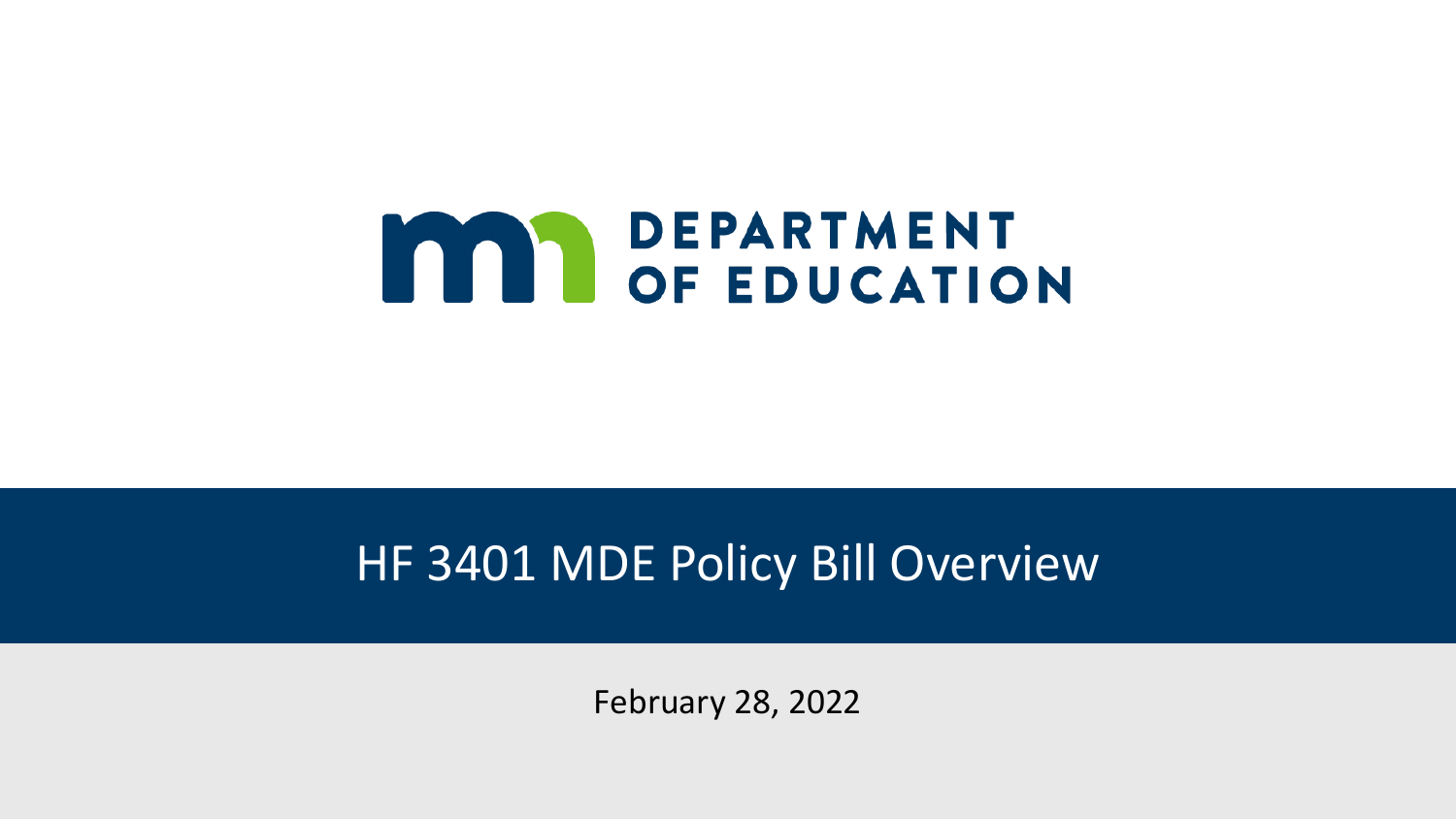- Multi-Tiered Systems of Support (MTSS) definition added to statute.
- Allow the use of parent report tools for health reasons during Early Childhood Screening.
- Voluntary Prekindergarten (VPK) and School Readiness Plus (SRP) providers must submit their Kindergarten Entry Profile (KEP) assessments results to MDE.
- New priority categories added to Early Learning Scholarships statute: children in need of child protection services, and children with an incarcerated parent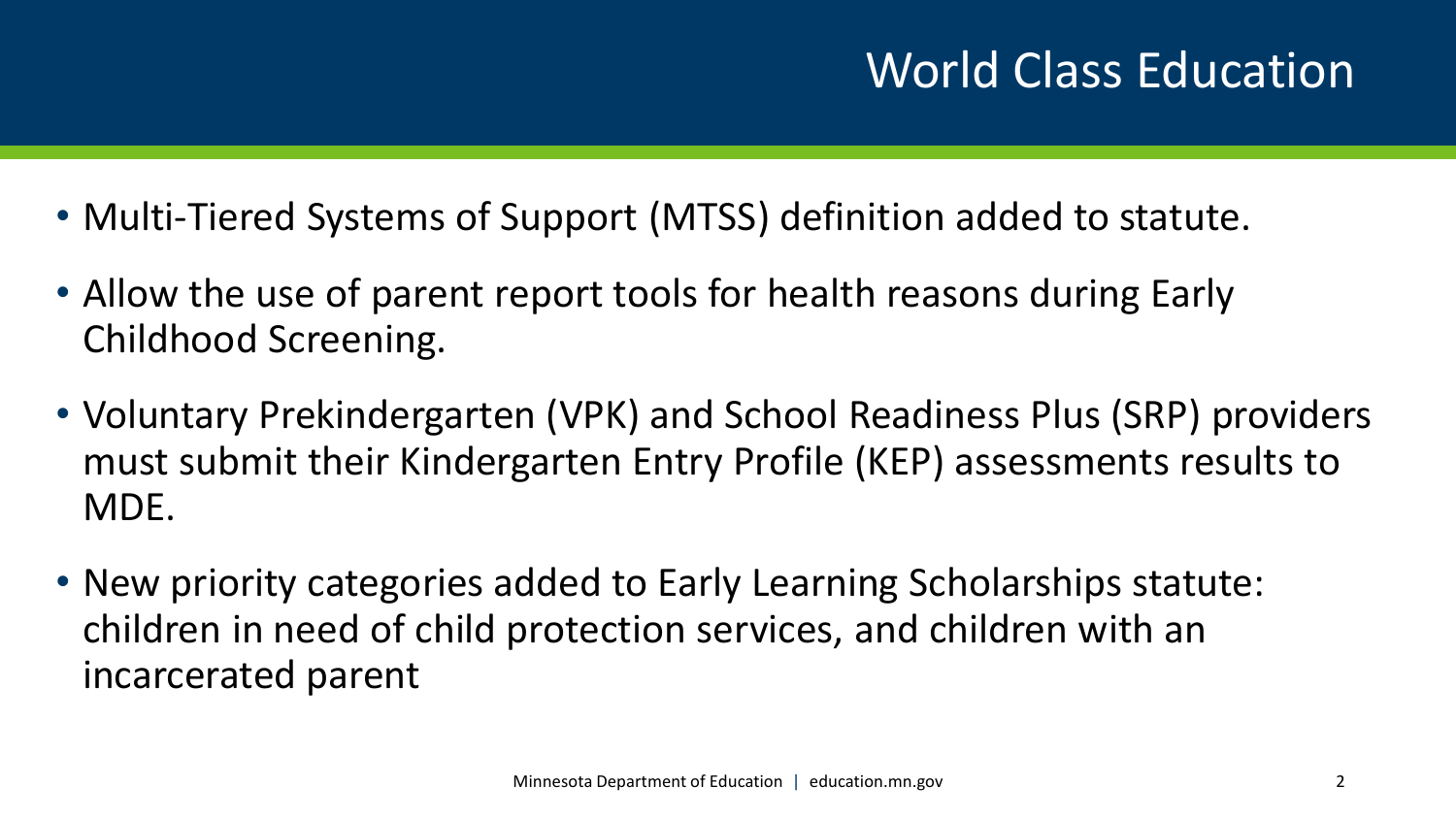#### World Class Education

- Aligns Arts standards to state standards
- Adds five art areas (dance, media arts, music, theater, visual arts) to statute
- Includes one credit of art satisfy graduation requirements
- Codifies in statute MDE authority around academic standards
- Adds "programs and services" throughout Gifted and Talented Statute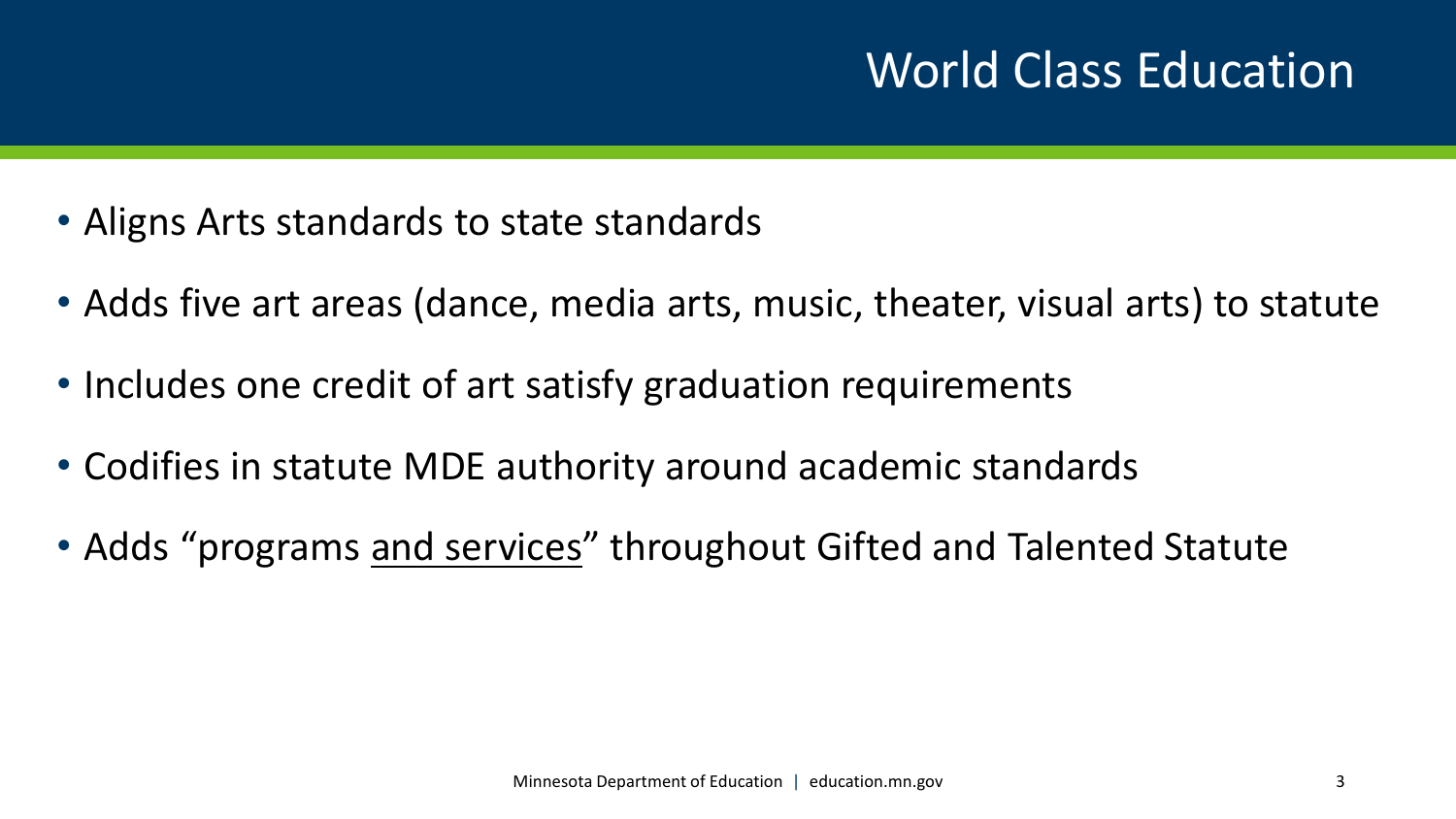#### World Class Education

- Embeds Indigenous Education for All in academic standards
- Requires American Indian culture and language classes for districts with 100+ American Indian students.
- Embeds ethnic studies in all academic standards and compulsory instruction.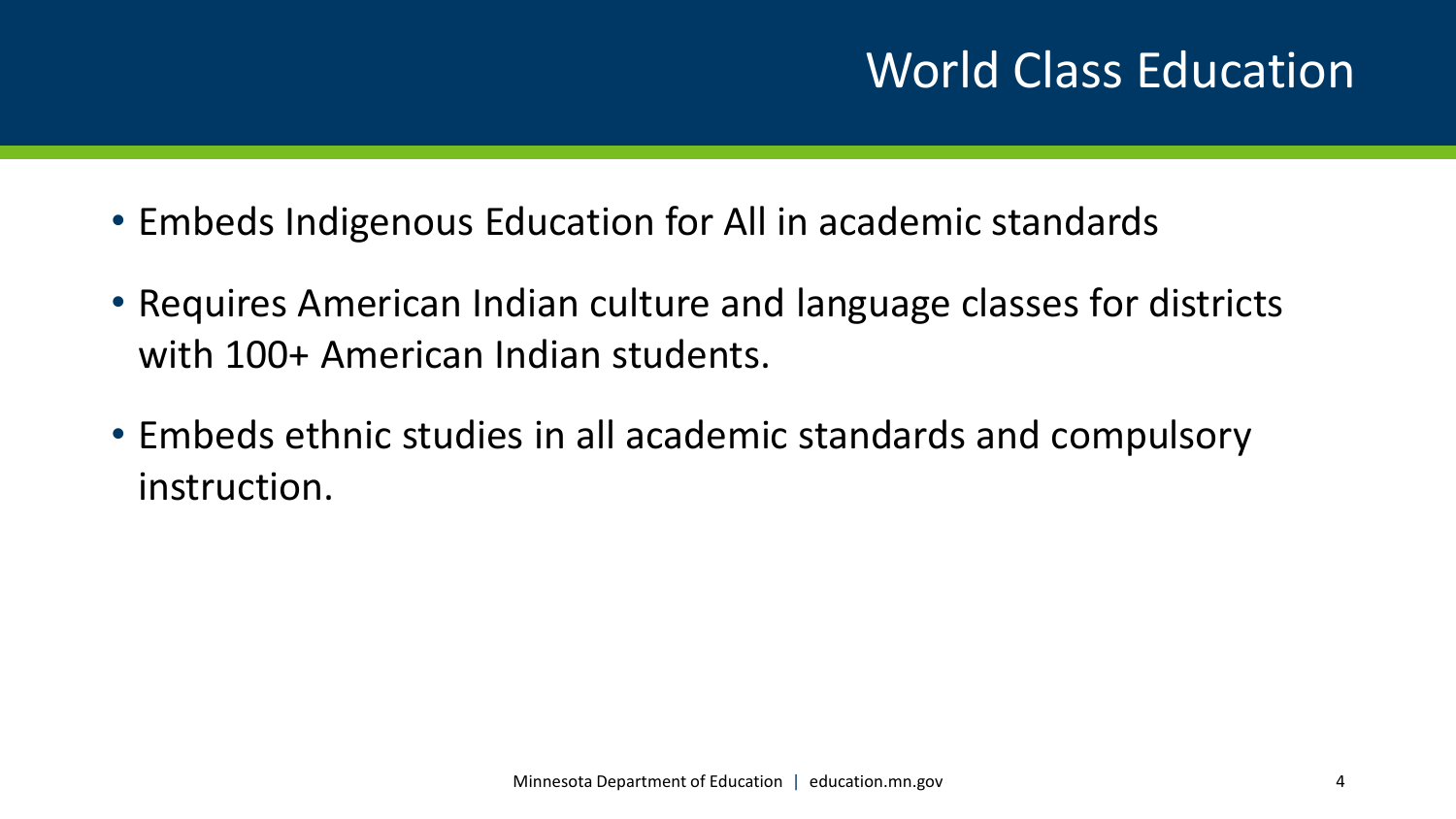# World Class Education

- Modifies and Updates Online Learning Act
	- All Local Education Agencies (LEAs) automatically are able to become online learning providers starting in the 2023-2024 school year;
	- Instructors of online learning must be licensed Minnesota teachers and must use curricula aligned with Minnesota state academic standards;
	- protections, and graduation alignment with the districts' requirements explicitly stated.
- Adds "online program" to the definition of Education Site.
- Parameters of online learning, expectations from districts and school boards, special education
- Creates an option for online learning for students in residential care and treatment facilities.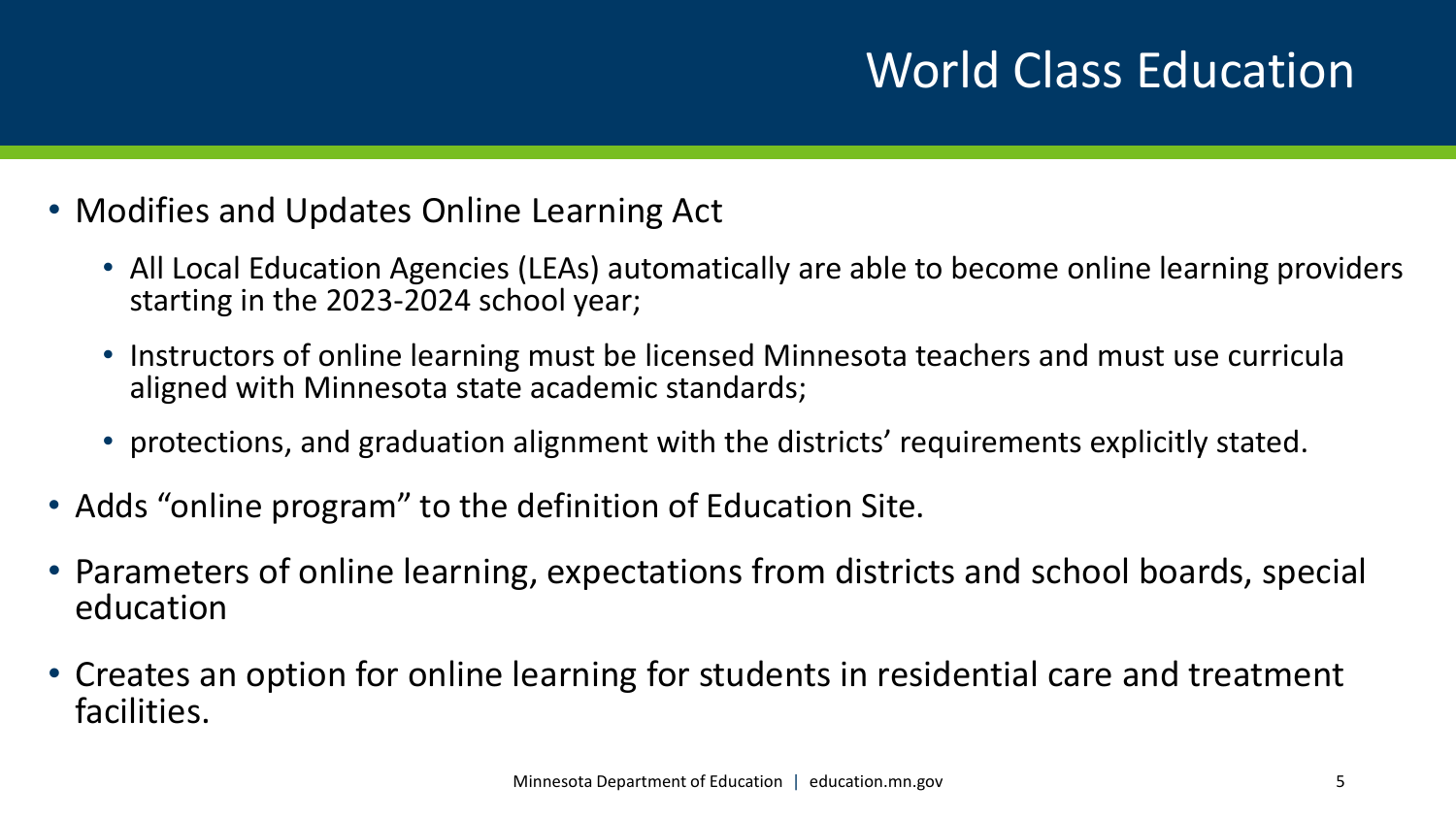- Reduces the withdrawal and absence periods to 10 days when a student withdraws or is absent from a Postsecondary Enrollment Options (PSEO) course.
- Technical clarification that within Career and Technical Education (CTE) agriculture includes the food and natural resources pathway.
- Clarifies definition for Students with Limited or Interrupted Formal Education (SLIFE) in statute.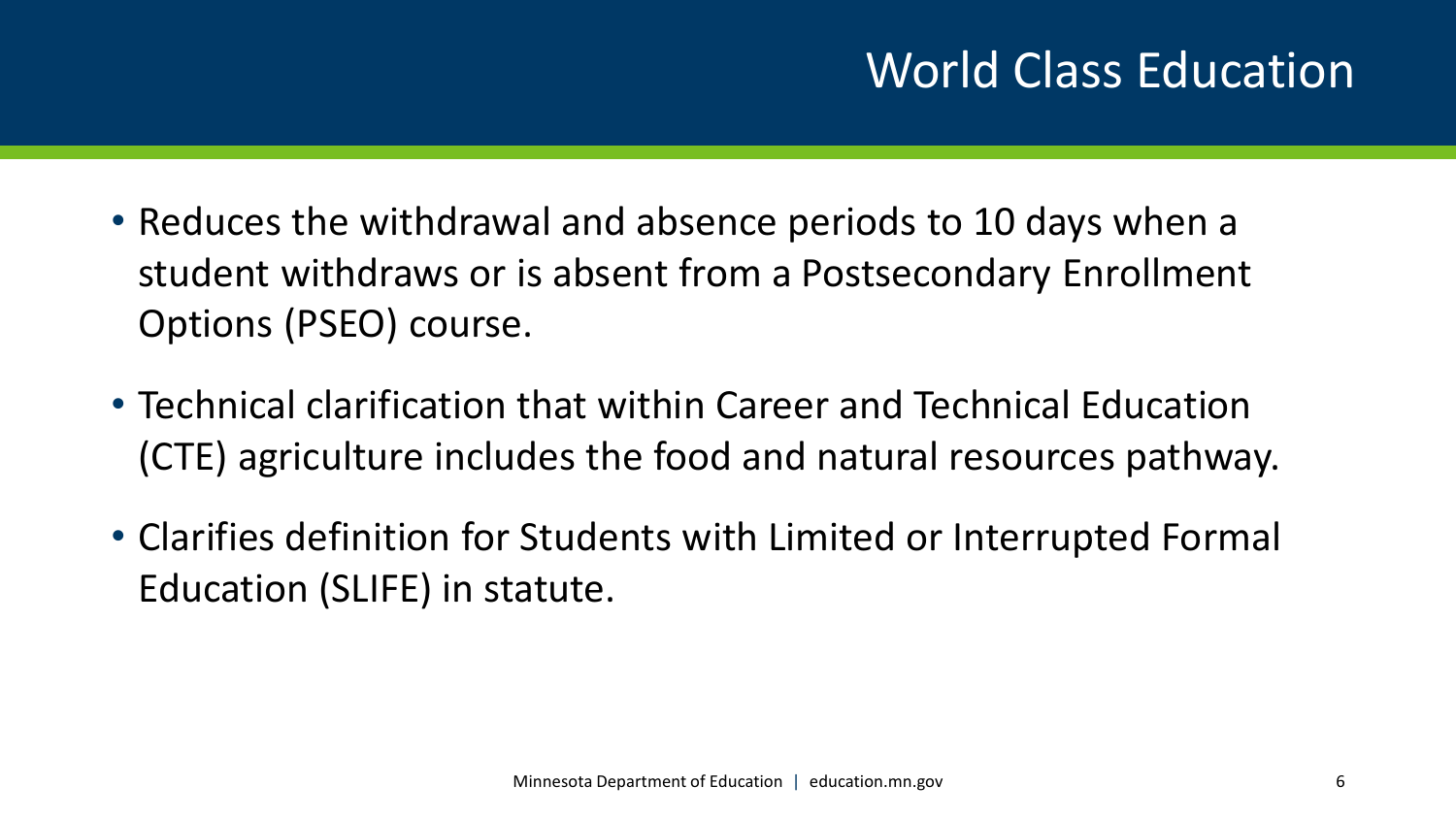- Affords students not receiving special education services to be entitled to the same debrief and assessment meetings after the use of a restrictive procedure
- Clarifies restrictive procedure use applies to all children in schools, not just those with disabilities.
- Prohibits Suspension of students in kindergarten through grade three
- Adds definitions to statute for:
	- Non-exclusionary discipline;
	- In-school and out-of-school suspensions;
	- Pupil withdrawal agreement.
- Clarification that charter schools are subject to Pupil Fair Dismissal Act, including alternatives to pupil suspension requirements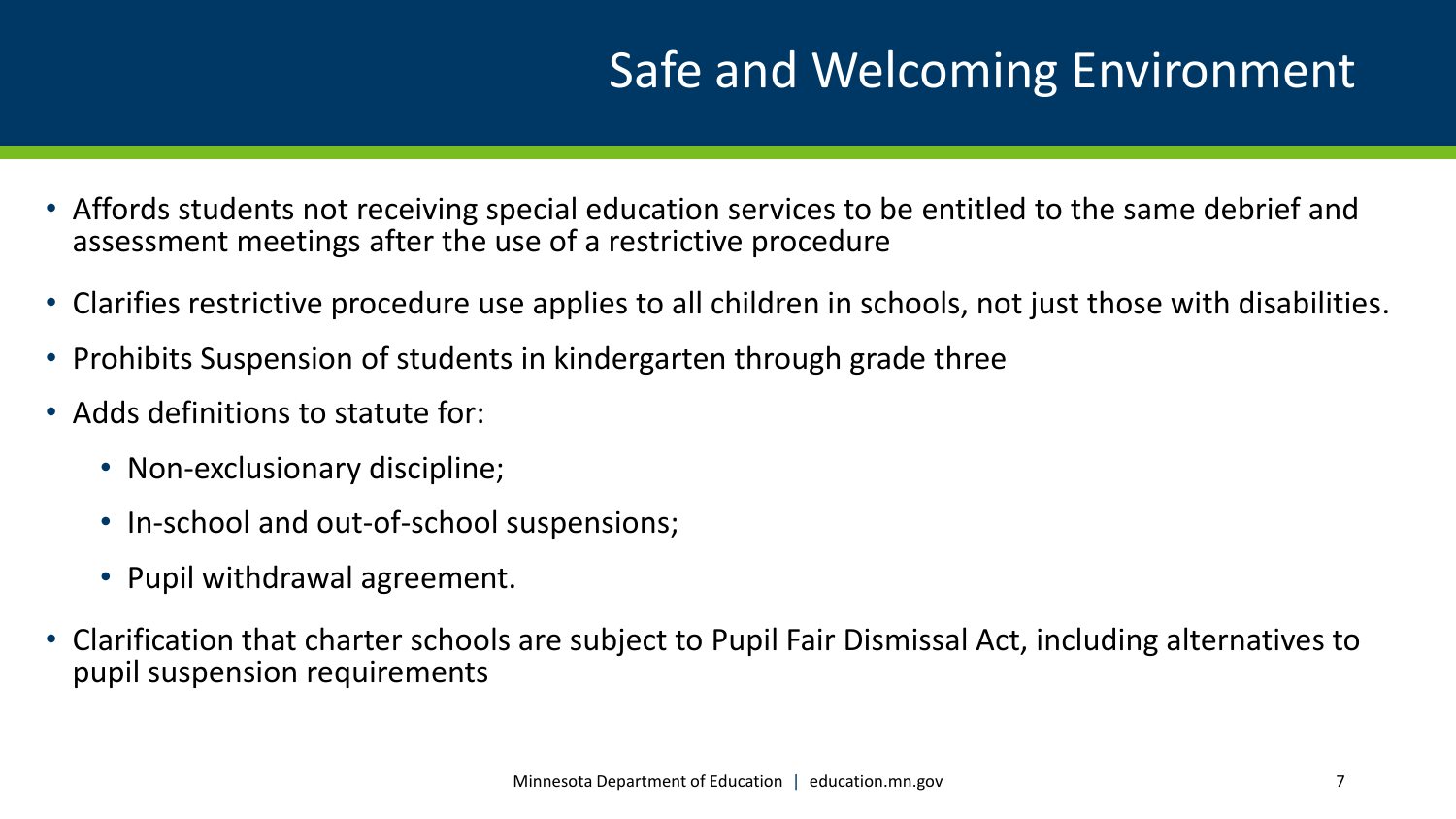- Requires Pupil withdrawal agreements be reported to MDE; and transmitted education records must include pupil withdrawal agreements
- Modifies the Alternative education services statute to include nonexclusionary discipline requirements
- Requires District stakeholder engagement for discipline policies
- Allows for community involvement in Complaint procedures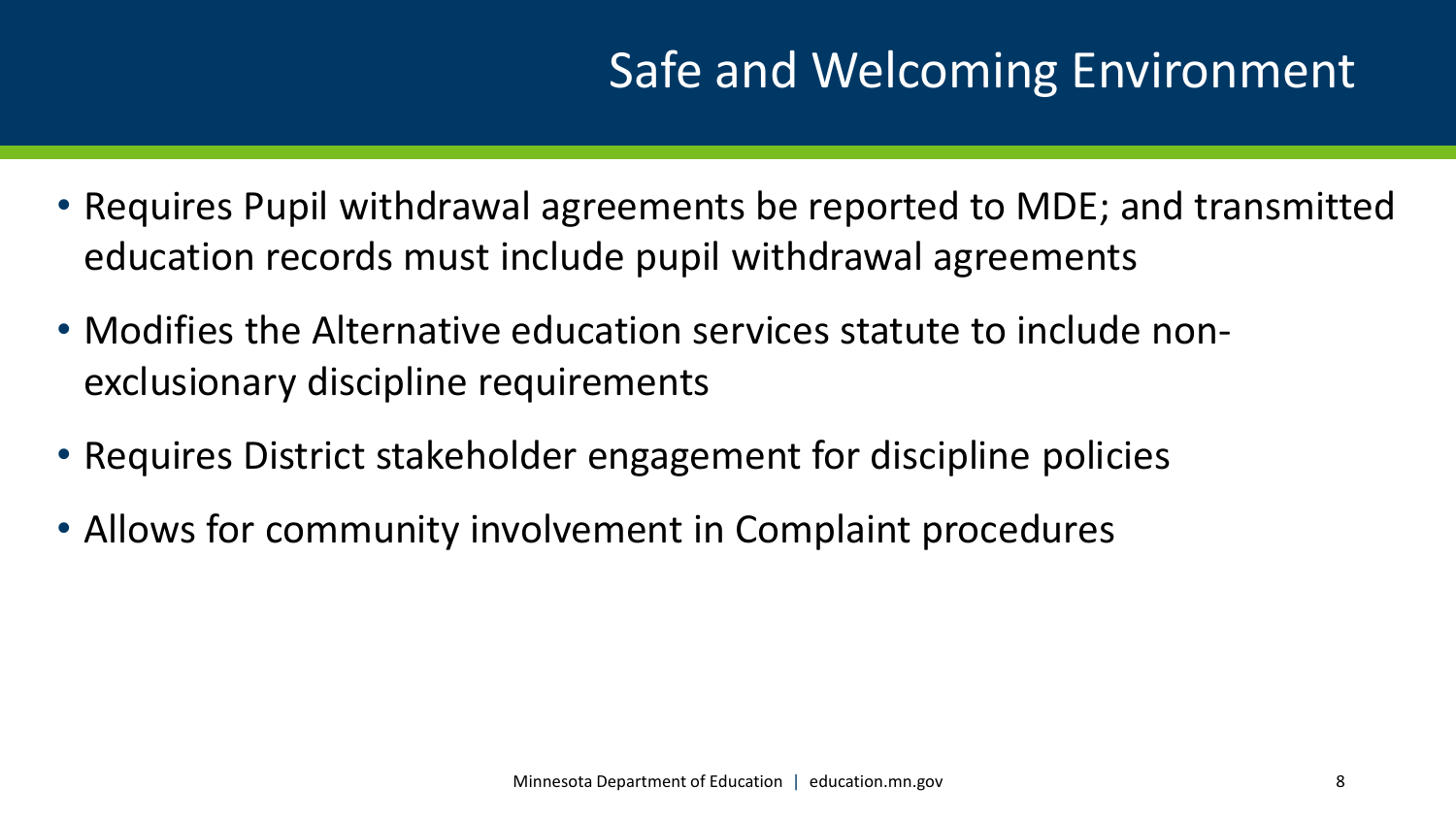- Requires World's Best Workforce (WBWF) and Achievement and Integration (A&I) strategic plans to include more emphasis on cultural responsiveness and inclusion
- Requires the implementation of social-emotional learning practices
- Requires MDE to develop and maintain resources to assist schools in implementing social emotional learning practices
- Clarifies PSEO institutions may not base admission decisions on a student's race, creed, color, religion, national origin, sex, age, marital status, public assistance status, sexual orientation, disability, or gender.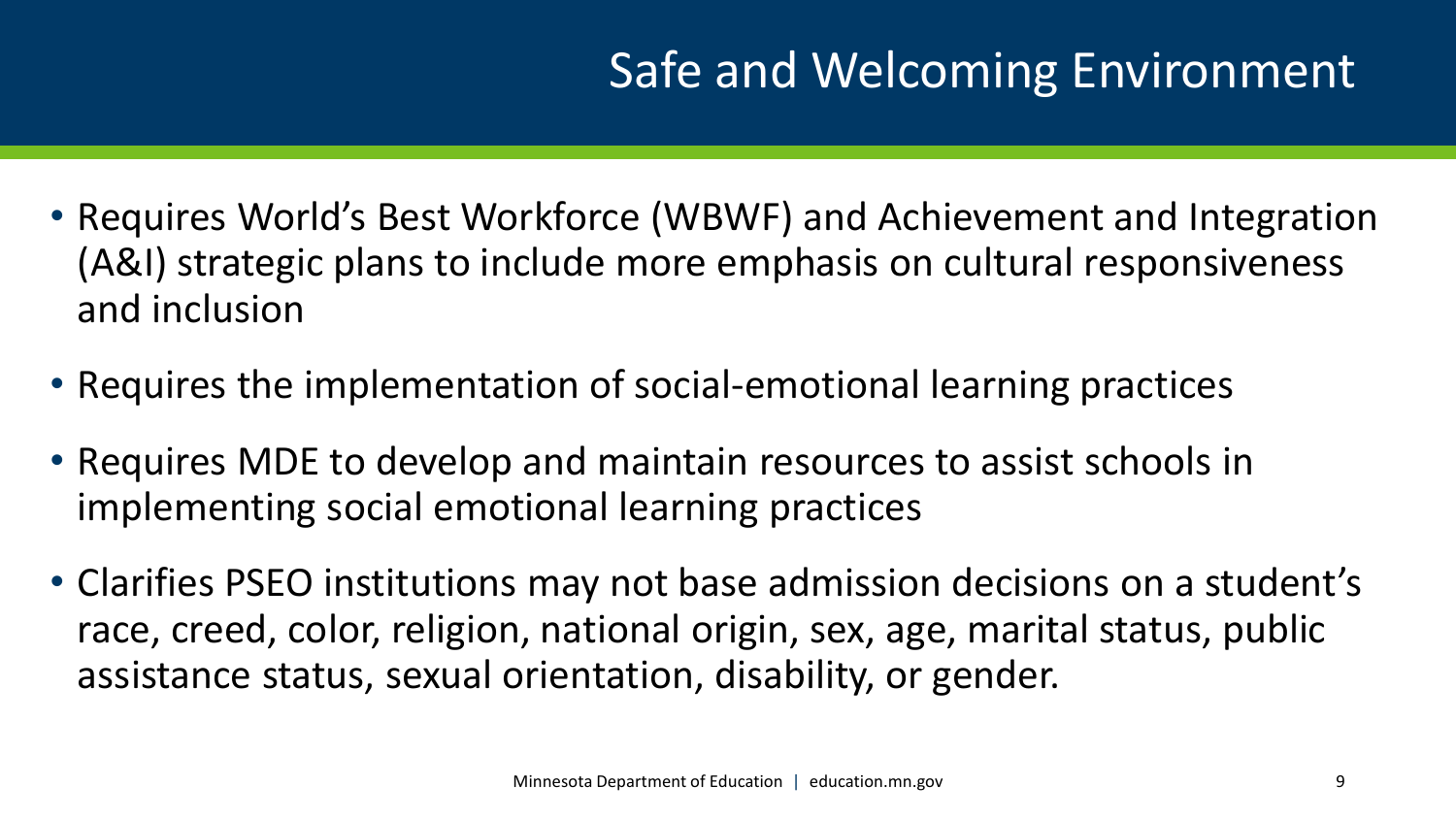- Prohibits American Indian depictions for mascots without TNEC approval.
- Requires that American Indian students be allowed to wear culturally significant items at graduation ceremonies.
- Affords sacred tobacco protections for American Indian students in schools.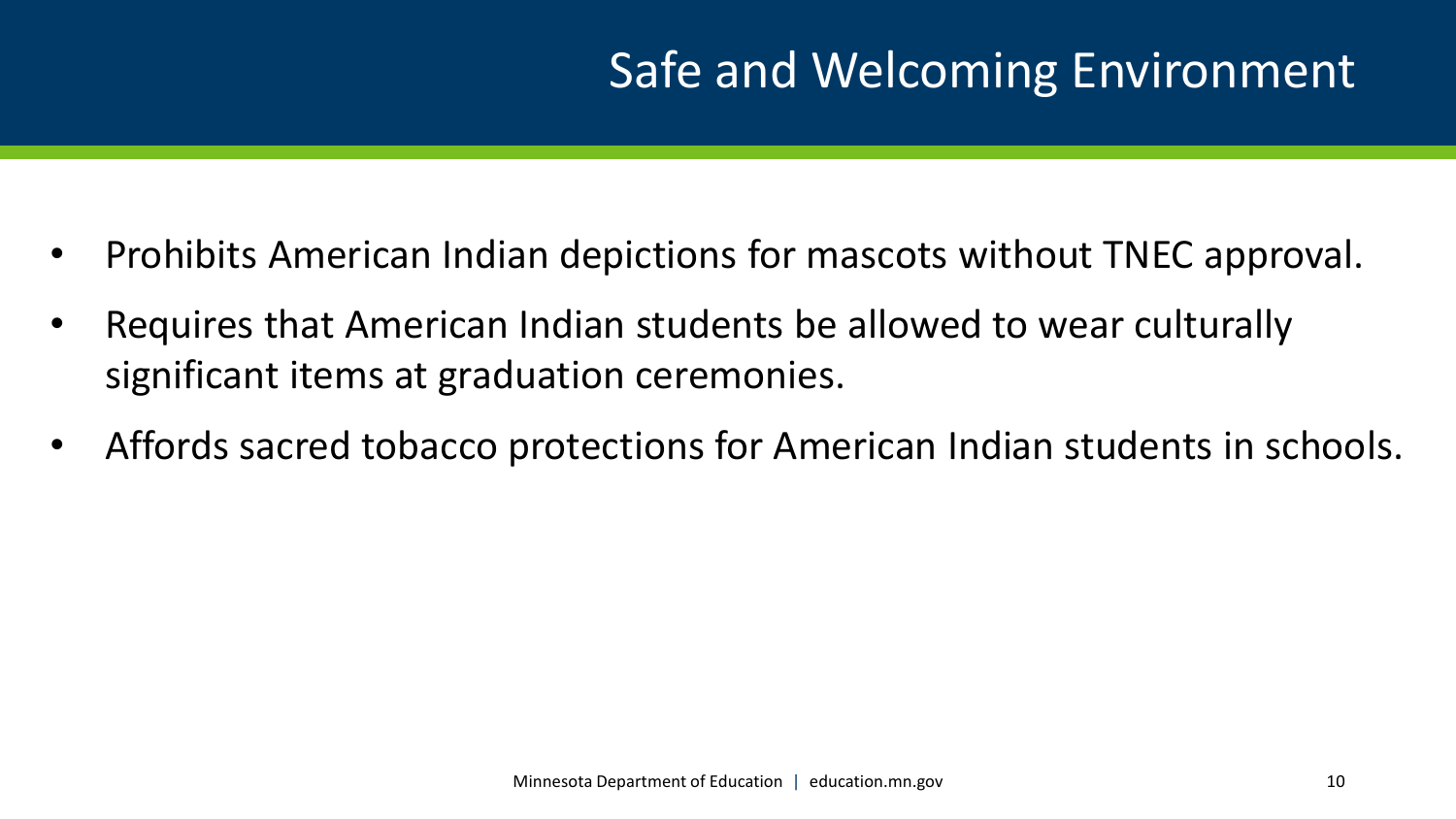- Tribal Nations Education Committee (TNEC), K-12 student representation, and reflectively diverse stakeholders added to statutory academic standards review development group.
- Relevant education data sharing with tribal nations.
- American Indian Education Program Coordinators must be dedicated coordinators.
- American Indian Parent Advisory Committee (AIPAC) modifications to ensure AIPACs are representative of the American Indian community served.
- State definition and state count of American Indian students to be used throughout state statute.
- Clarifying intended usage and recipients of American Indian Education Aid.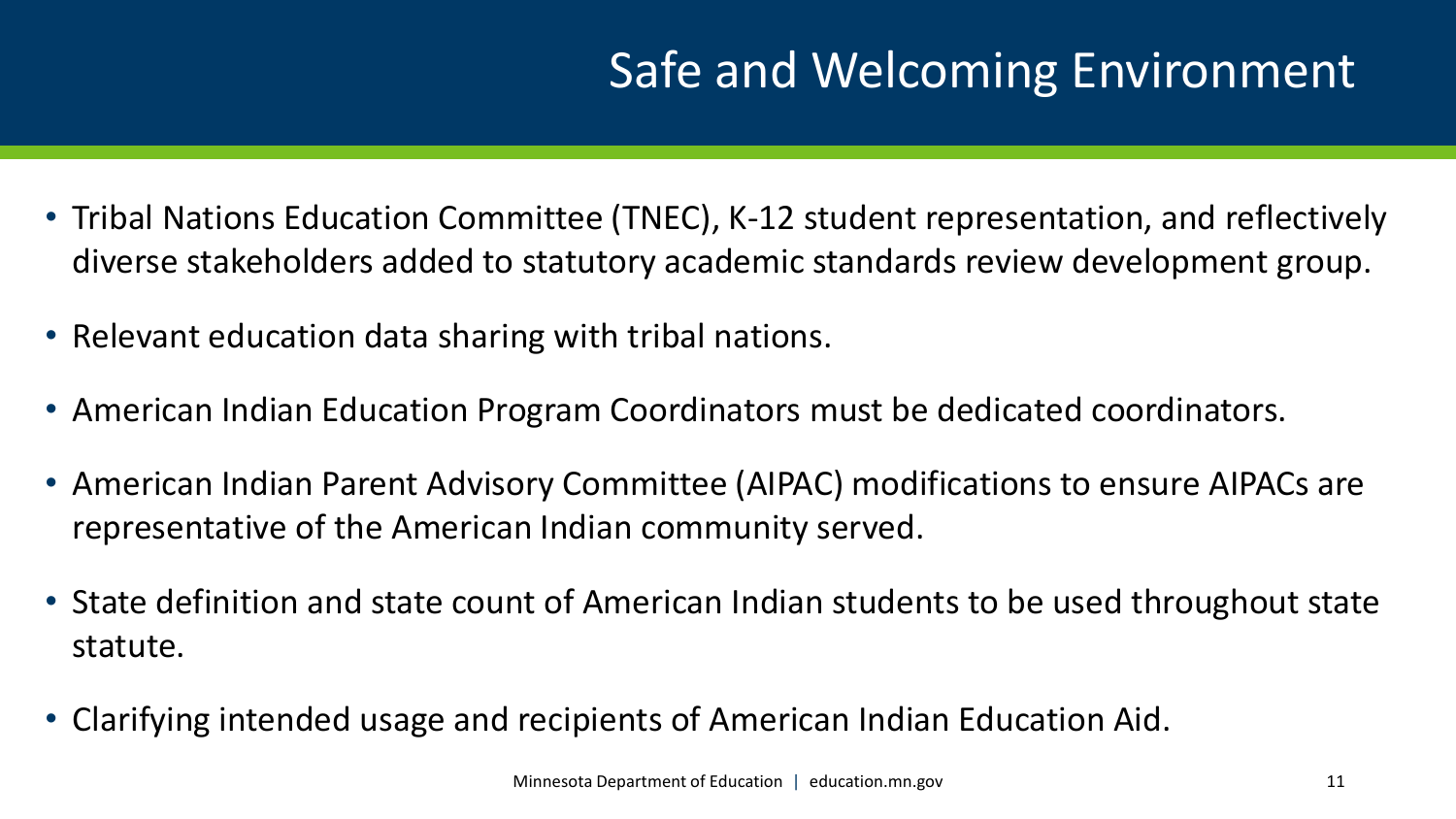- Adds Cultural responsiveness to both teacher and principal development and evaluation.
- Removes prohibition on Tier 1 teachers from joining a bargaining unit. Tier 1 teachers include Adult Basic Education (ABE) and Early Childhood and Family Education (ECFE) instructors.
- Removes of basic skills test from teacher licensure requirements.
- Requires schools to adopt a policy prohibiting discrimination or discipline of a teacher for curricula incorporation of federally protected classes of people.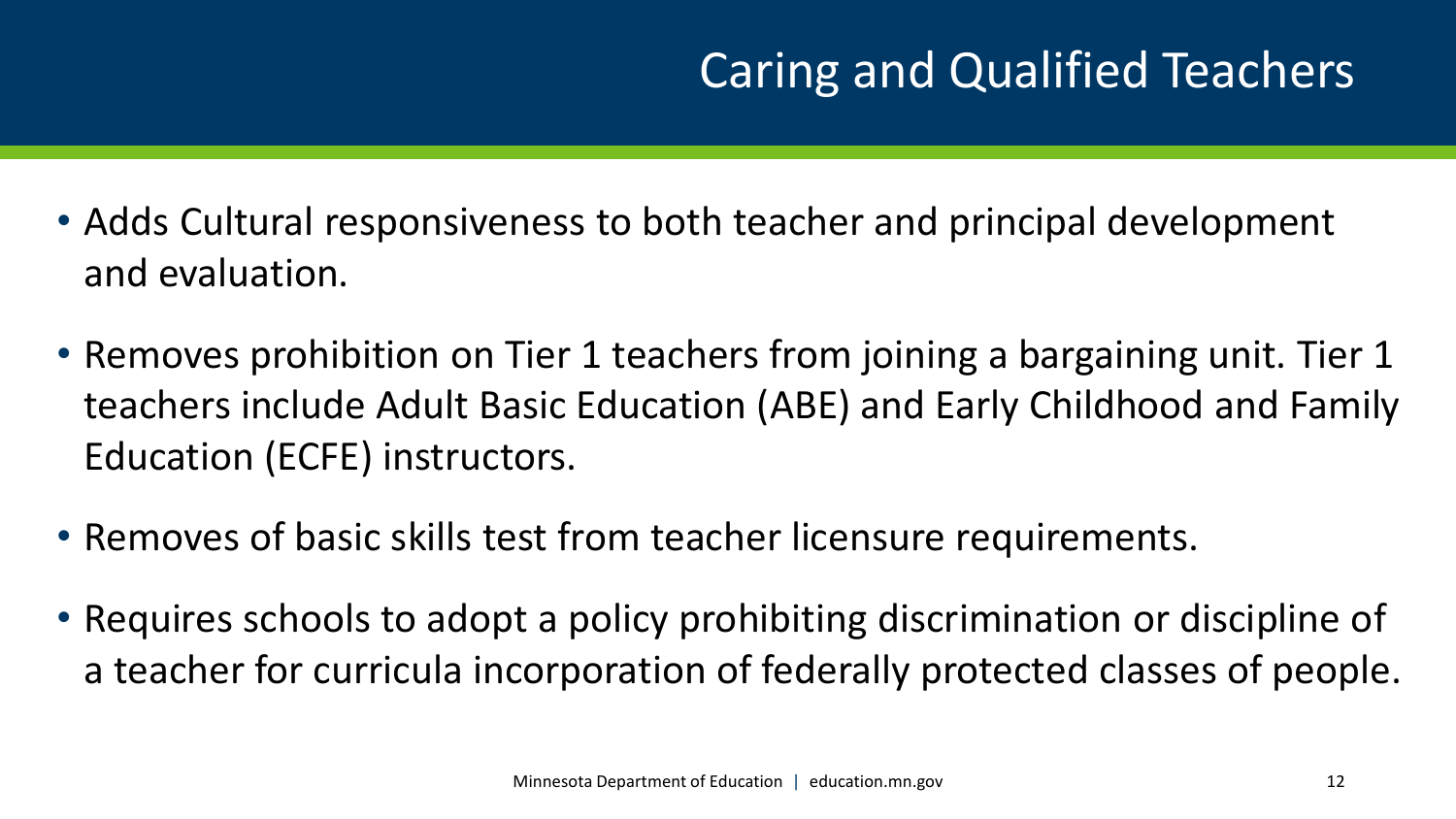- Authorizers considered serving as authorizers until the commissioner terminates their status or the authorizer formally withdraws.
- Modifies the authorizer corrective action statutes.
- Charter Management Organization (CMO) and Education Management Organization (EMO) definitions added to statute.
- Market need and demand study required for various documentation before a charter is approved.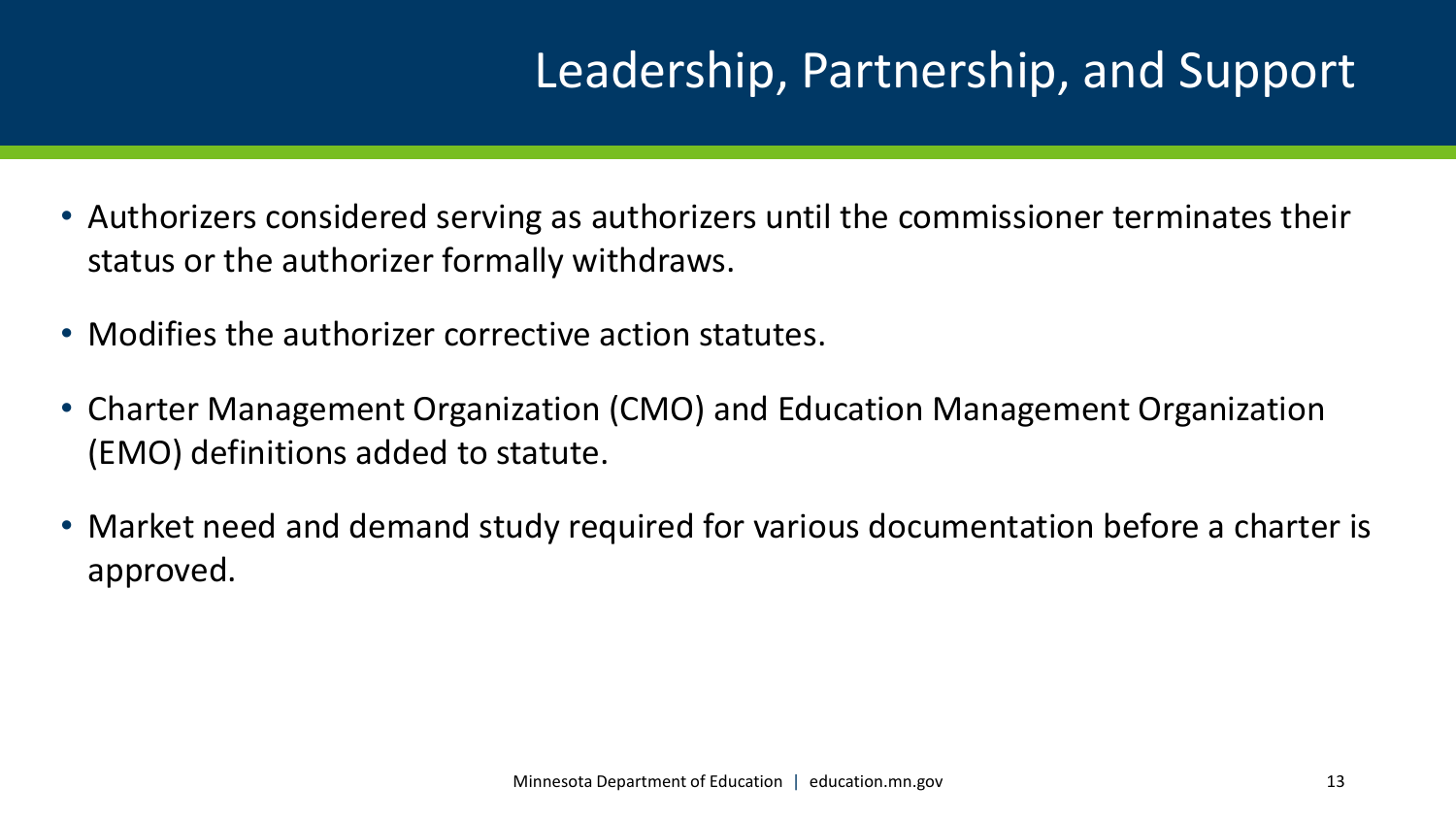- Requires Charters to comply with Education for English Learners Act.
- Requires Charter schools to prioritize Minnesota students and ensures they are free
- Charters can only lease spaces owned by the lessor, not a sublessor.
- Affiliated Building Company (ABC) may only support one single charter school.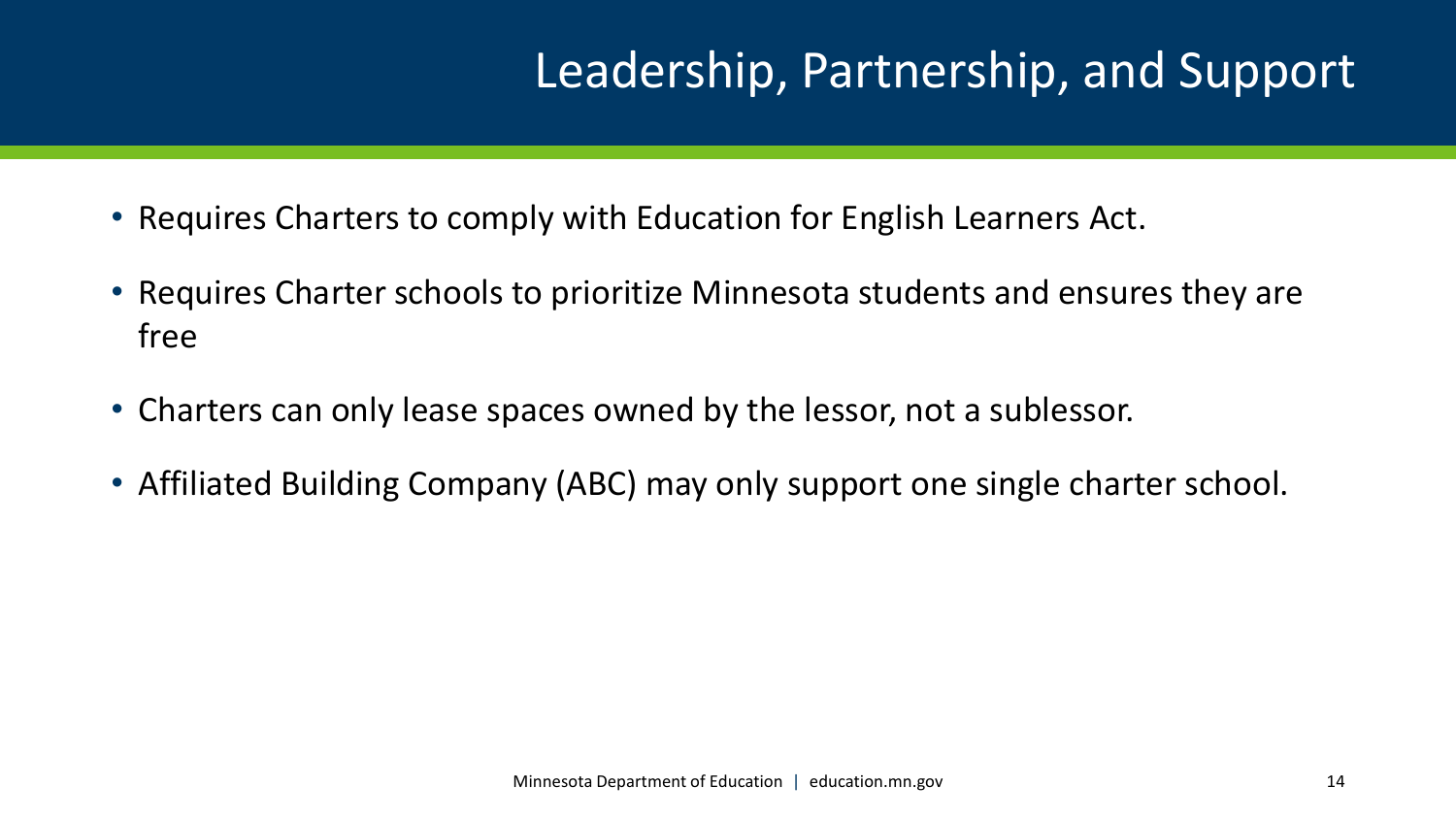- Updates to the Summer Food Service Program (SFSP) statute to include Child and Adult Care Food Program (CACFP)
- Limits on transferring of sponsor organizations frequency, limit to new SFSP sites from operating within one-half mile of an existing SFSP site, and CACFP and SFSP sponsoring organizations must complete program-specific trainings
- Changes "lunch" to "meals" throughout various statutes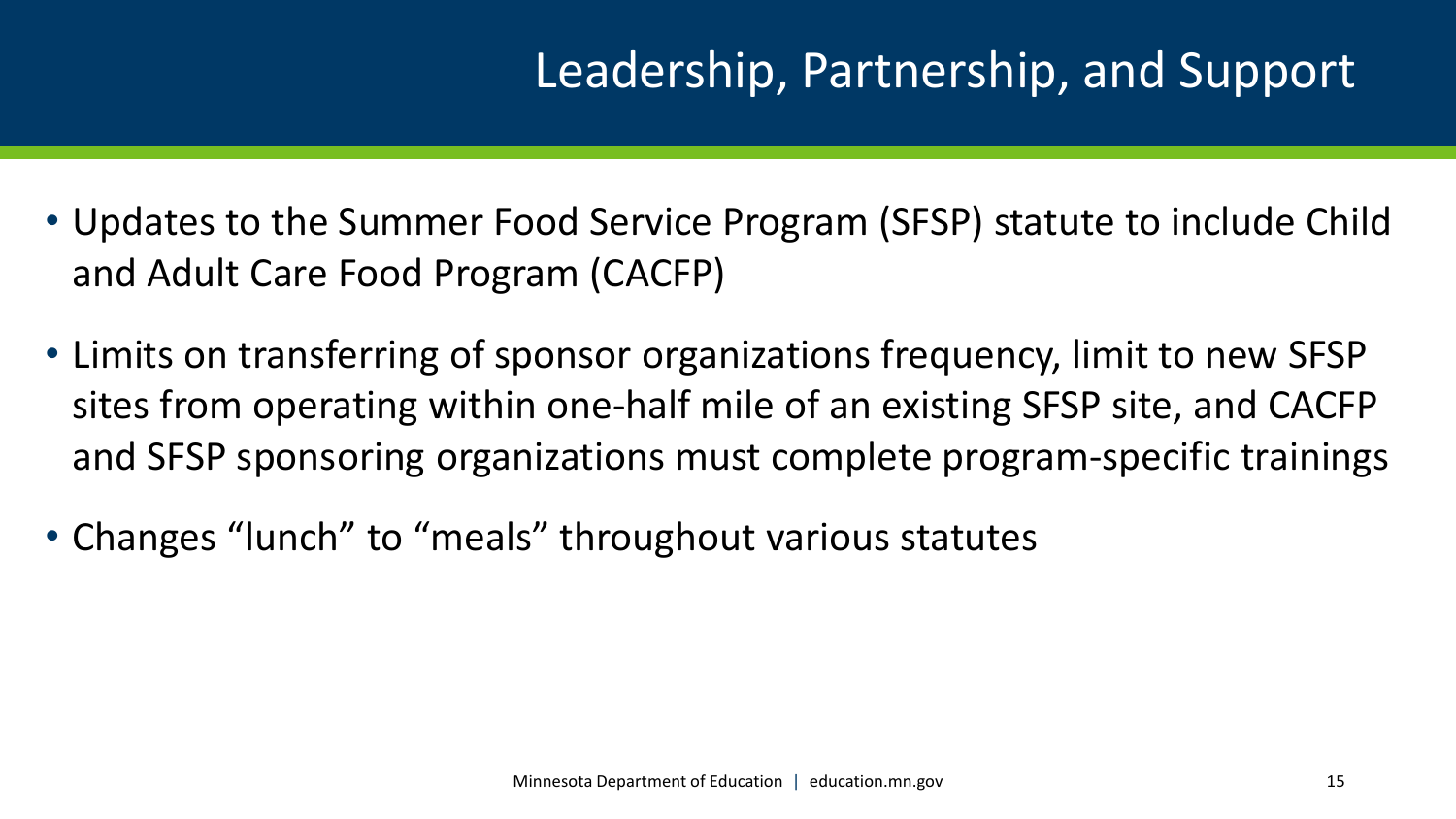- Pushes the Commissioner report to the legislature on past-due WBWF evaluations deadline from January 25 to June 30
- Changes the date districts report reading and literacy summary assessments from July 1 to April 15
- Changes the date the district testing calendar must be published to no later than October 1 or one week before the first assessment.
- Changes the due date for Achievement and Integration program budget details and strategic plans sent to MDE from March 15 to April 15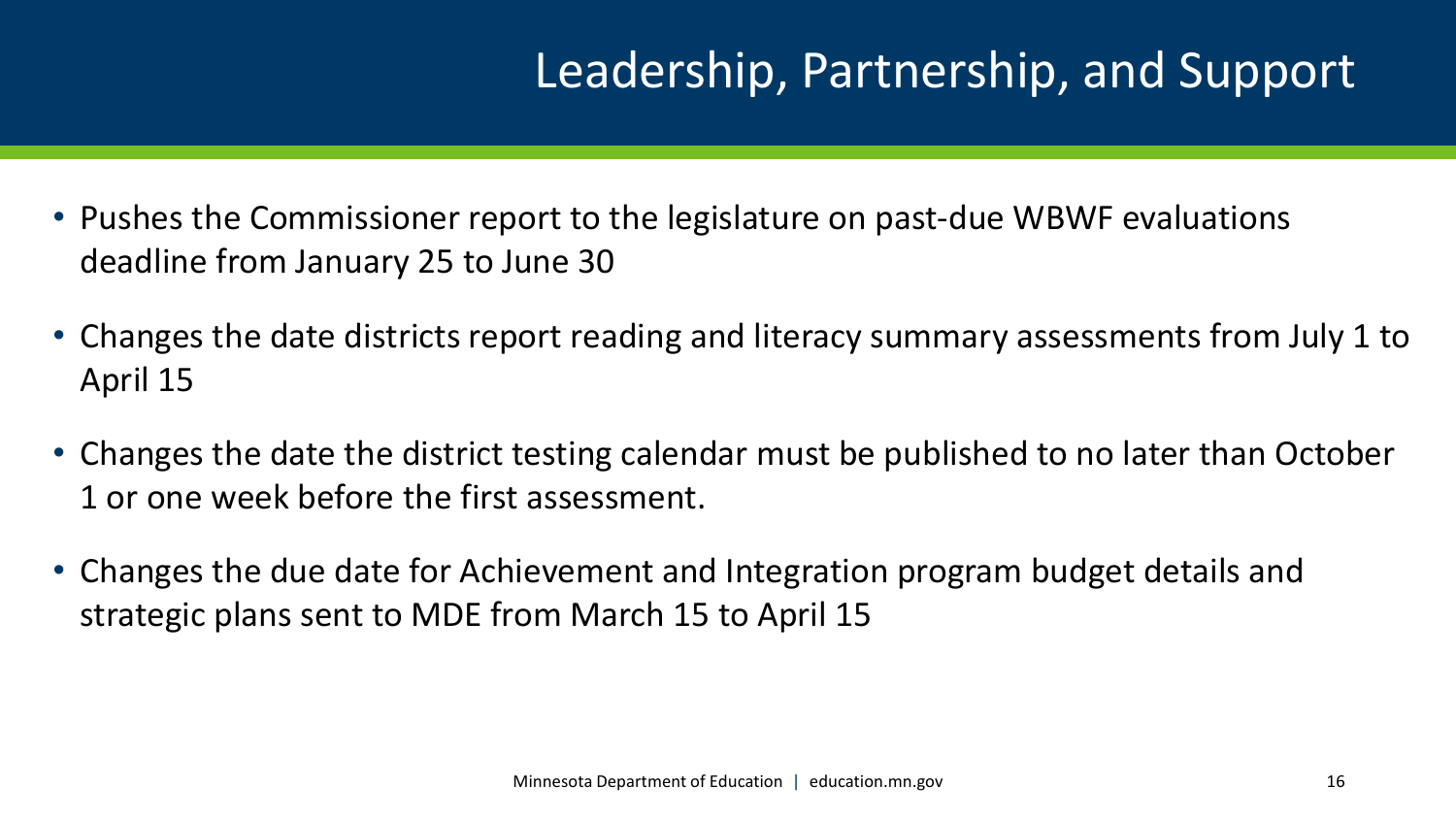- Aligns state statute with federal law regarding MDE's reporting requirements and practices.
- Removes references to outdated "targets".
- Expiration of report mandates.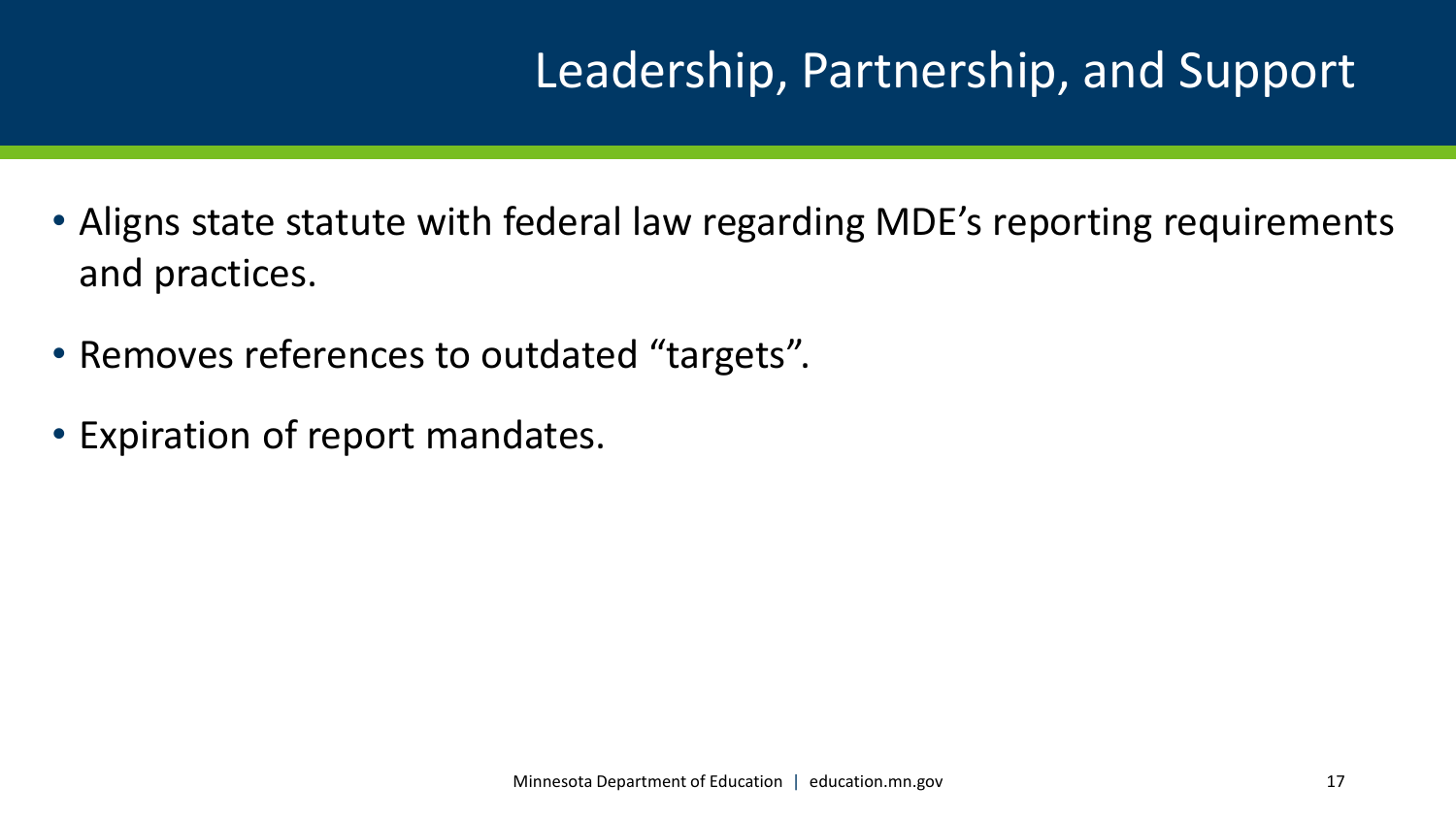- Adults who provide child care and caregivers added to proper ECFE statutes to make them eligible to receive services.
- Eliminates obsolete Council of Early Learning language.
- "Codifies participation in National Assessment of Educational Progress (NAEP) for schools who receive Title I Every Student Succeeds Act (ESSA) funding.
- Removes off-grade MCA questions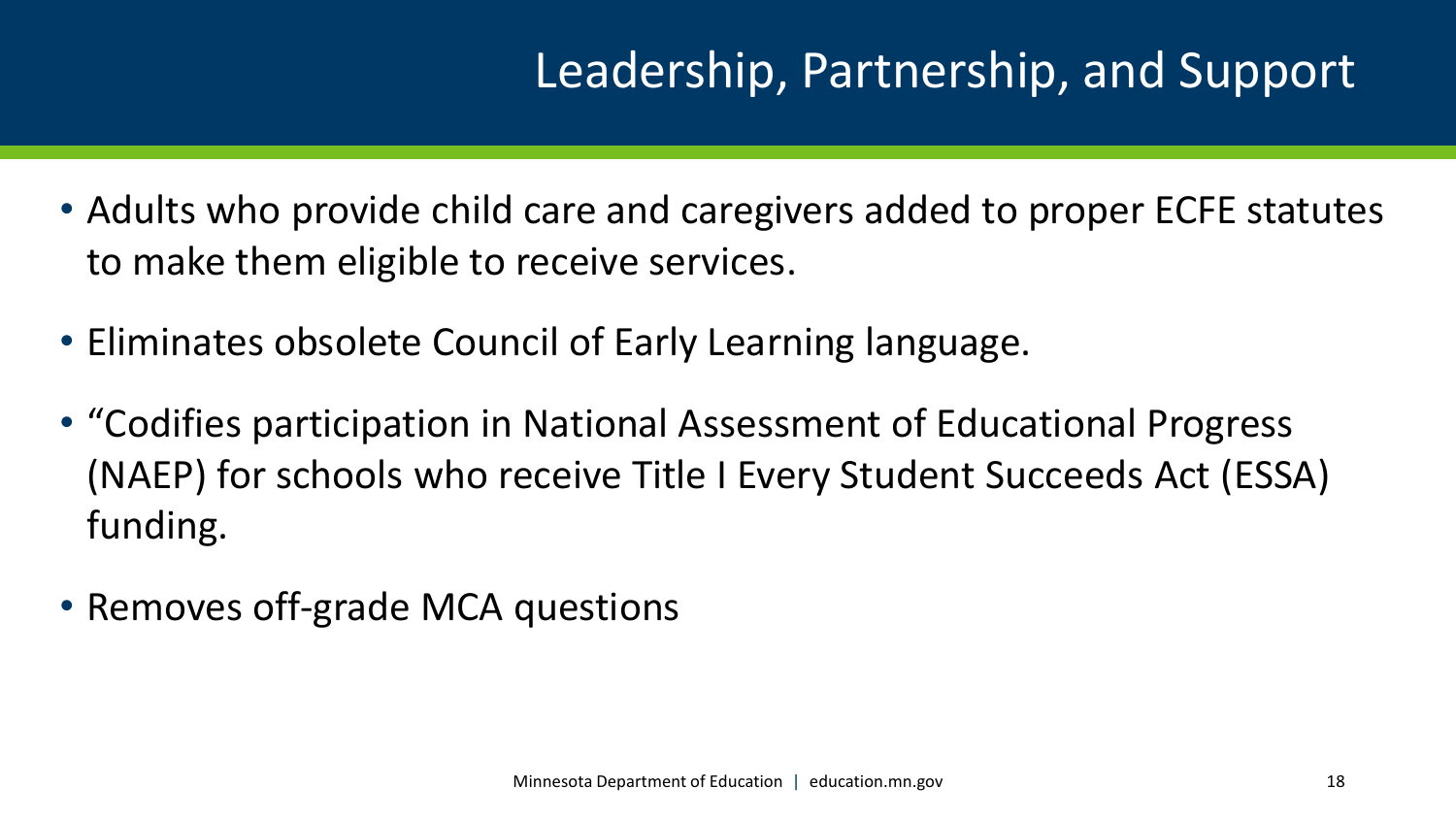- Updates school library definition.
- "Citizen" in library statute changed to "resident, and "Spanish-speaking" changed to "English language learner" in special projects grants statute.
- Updates name of National Library Service for the Blind and Print Disabled in state statute.